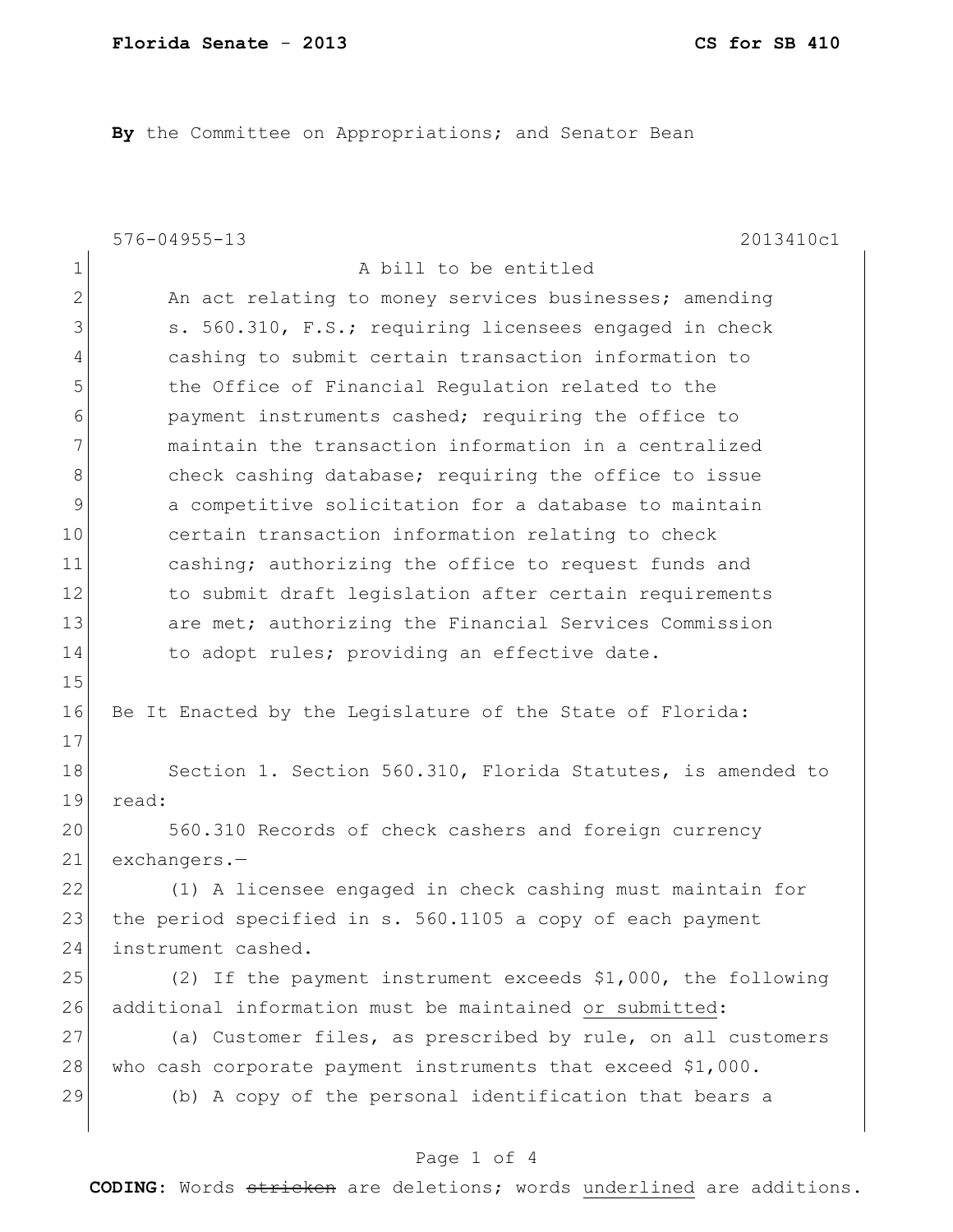|    | $576 - 04955 - 13$<br>2013410c1                                  |
|----|------------------------------------------------------------------|
| 30 | photograph of the customer used as identification and presented  |
| 31 | by the customer. Acceptable personal identification is limited   |
| 32 | to a valid driver license; a state identification card issued by |
| 33 | any state of the United States or its territories or the         |
| 34 | District of Columbia, and showing a photograph and signature; a  |
| 35 | United States Government Resident Alien Identification Card; a   |
| 36 | passport; or a United States Military identification card.       |
| 37 | (c) A thumbprint of the customer taken by the licensee when      |
| 38 | the payment instrument is presented for negotiation or payment.  |
| 39 | (d) The office shall, at a minimum, require licensees to         |
| 40 | submit the following information to the check cashing database   |
| 41 | or electronic log, before entering into each check cashing       |
| 42 | transaction for each A payment instrument being cashed, in such  |
| 43 | format as required log that must be maintained electronically as |
| 44 | prescribed by rule:                                              |
| 45 | 1. Transaction date.                                             |
| 46 | 2. Payor name as displayed on the payment instrument.            |
| 47 | 3. Payee name as displayed on the payment instrument.            |
| 48 | 4. Conductor name, if different from the payee name.             |
| 49 | 5. Amount of the payment instrument.                             |
| 50 | 6. Amount of currency provided.                                  |
| 51 | 7. Type of payment instrument, which may include personal,       |
| 52 | payroll, government, corporate, third-party, or another type of  |
| 53 | instrument.                                                      |
| 54 | 8. Amount of the fee charged for cashing of the payment          |
| 55 | instrument.                                                      |
| 56 | 9. Branch or location where the payment instrument was           |
| 57 | accepted.                                                        |
| 58 | 10. The type of identification and identification number         |
|    |                                                                  |

## Page 2 of 4

**CODING**: Words stricken are deletions; words underlined are additions.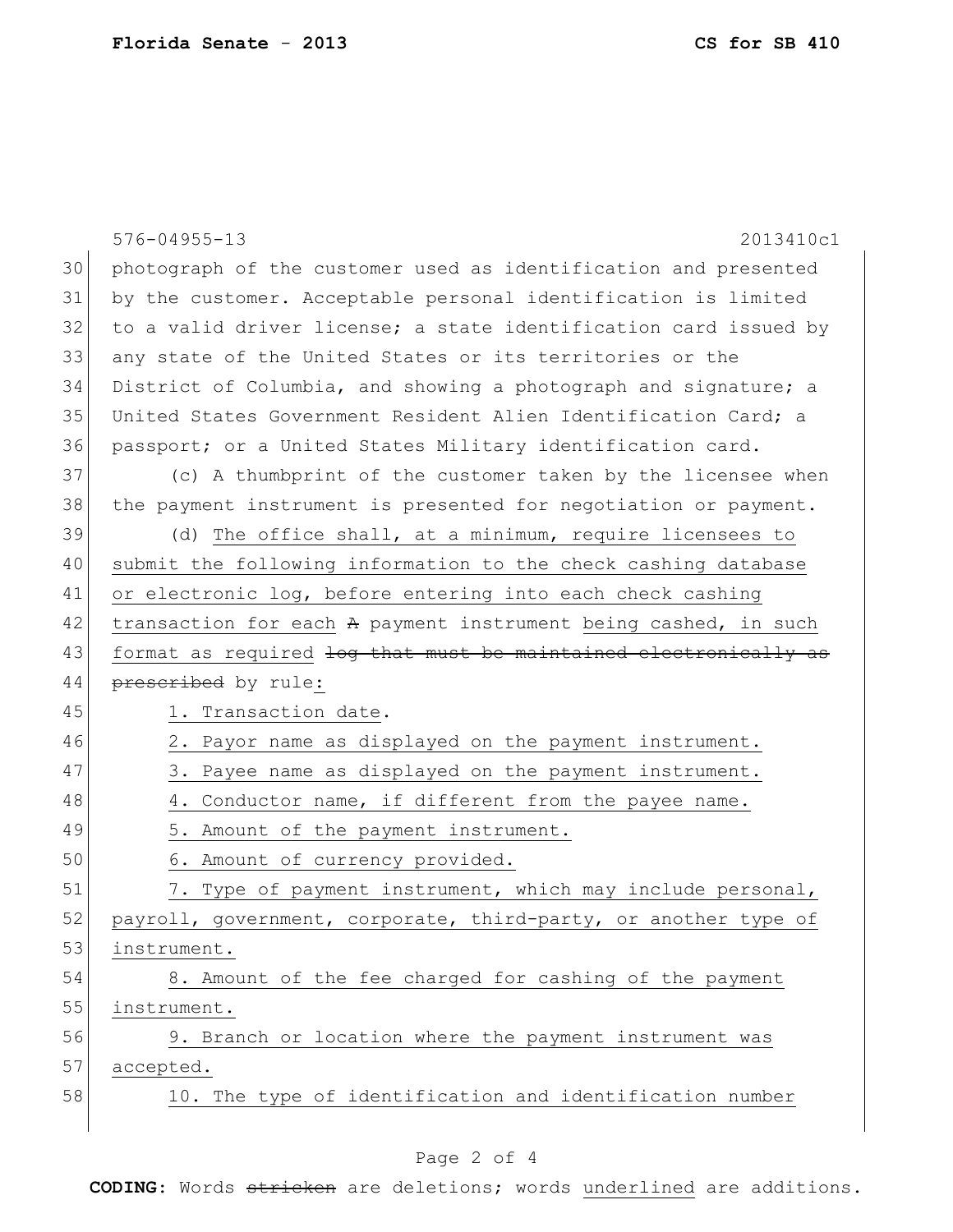|    | $576 - 04955 - 13$<br>2013410c1                                  |
|----|------------------------------------------------------------------|
| 59 | presented by the payee or conductor.                             |
| 60 | 11. Payee's workers' compensation insurance policy number        |
| 61 | or exemption certificate number, if the payee is a business.     |
| 62 | 12. Such additional information as required by rule.             |
| 63 |                                                                  |
| 64 | For purposes of this subsection paragraph, multiple payment      |
| 65 | instruments accepted from any one person on any given day which  |
| 66 | total \$1,000 or more must be aggregated and reported in on the  |
| 67 | check cashing database or on the log.                            |
| 68 | (3) A licensee under this part may engage the services of a      |
| 69 | third party that is not a depository institution for the         |
| 70 | maintenance and storage of records required by this section if   |
| 71 | all the requirements of this section are met.                    |
| 72 | (4) The office shall issue a competitive solicitation as         |
| 73 | provided in s. 287.057 for a statewide, real time, online check  |
| 74 | cashing database to combat fraudulent check cashing activity.    |
| 75 | After completing the competitive solicitation process, but       |
| 76 | before executing a contract, the office may request funds in its |
| 77 | 2014-2015 fiscal year legislative budget request and submit      |
| 78 | necessary draft conforming legislation, if needed, to implement  |
| 79 | this act.                                                        |
| 80 | (5) The office shall ensure that the check cashing               |
| 81 | database:                                                        |
| 82 | (a) Provides an interface with the Secretary of State's          |
| 83 | database for purposes of verifying corporate registration and    |
| 84 | articles of incorporation pursuant to this section.              |
| 85 | (b) Provides an interface with the Department of Financial       |
| 86 | Services' database for purposes of determining proof of coverage |
| 87 | for workers' compensation.                                       |
|    |                                                                  |

## Page 3 of 4

**CODING**: Words stricken are deletions; words underlined are additions.